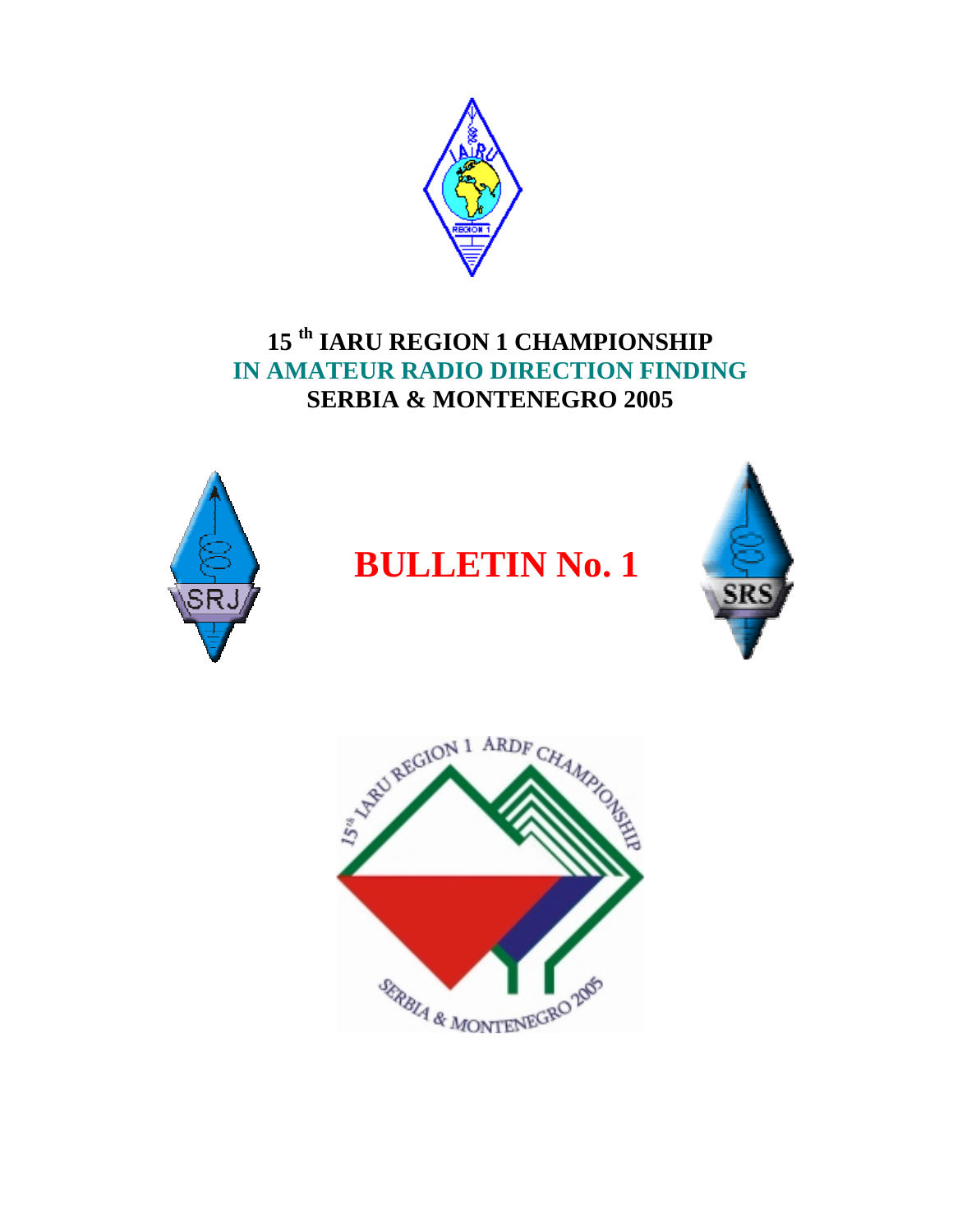### **I N V I T A T I O N**

#### *Dear ARDF Friends,*

*AMATEUR RADIO UNION OF SERBIA AND MONTENEGRO (SRSCG) as hosting society, and AMATEUR RADIO UNION OF SERBIA (SRS), as the*  direct organizer of 15<sup>th</sup> IARU Region 1 ARDF Championship, have the honor *and the pleasure to invite all national amateur radio societies and their members to visit our country, and participate in this Championship. We would like to invite not only competitors but also all radio-amateurs and fans of this sport. They will have a chance to enjoy in the unique natural beauty of mountains Tara and Zlatibor and our hospitality.* 

> *15th IARU Region 1 ARDF Championship - Organizing Committee -*

#### **DATE of the CHAMPIONSHIPS**

**03.09.2005. – 08.09.2005.**

#### **V E N U E**

## **Tourist complex Tara**

**Participants will be settled in touristic complex on Tara (hotels Omorika, Javor and Beli Bor).** 

**Tourist complex of Tara is situated 250 km south-west from Belgrade (Beograd), or 40 km from Užice.** 

**The complex includes two large halls with 500 seats convenient for holding seminars, symposia and congresses, an indoor swimming pool, automatic bowling alley, trimroom, sauna, cinema, TV lounges, discotheque, library, billiards, a supermarket, souvenir-shop, post-office, first-aid station. The complex also comprises quite a few recreational and sporting facilities: football, volleyball and basketball grounds, two tennis courts, hiking paths, trim tracks amidst pine forests.** 

**Mountain Tara is one of the most forested Serbian mountains. The Tara region was declared a National park in 1981. In addition, it is under protection of the UNESCO. The area of the park consists of a chain of mountain peaks with deep gorges.** 

**Mountain Zlatibor is of exceptional beauty with a pleasant climate, also there are many golden mountain pine trees and thus Zlatibor got its name. First tourists visited Zlatibor in 1750.** 

**The organizers will do their best to make accompanying events enjoyable to all participants (cultural programs, excursions, etc.) hoping that their sojourn in Serbia will be a memorable one.**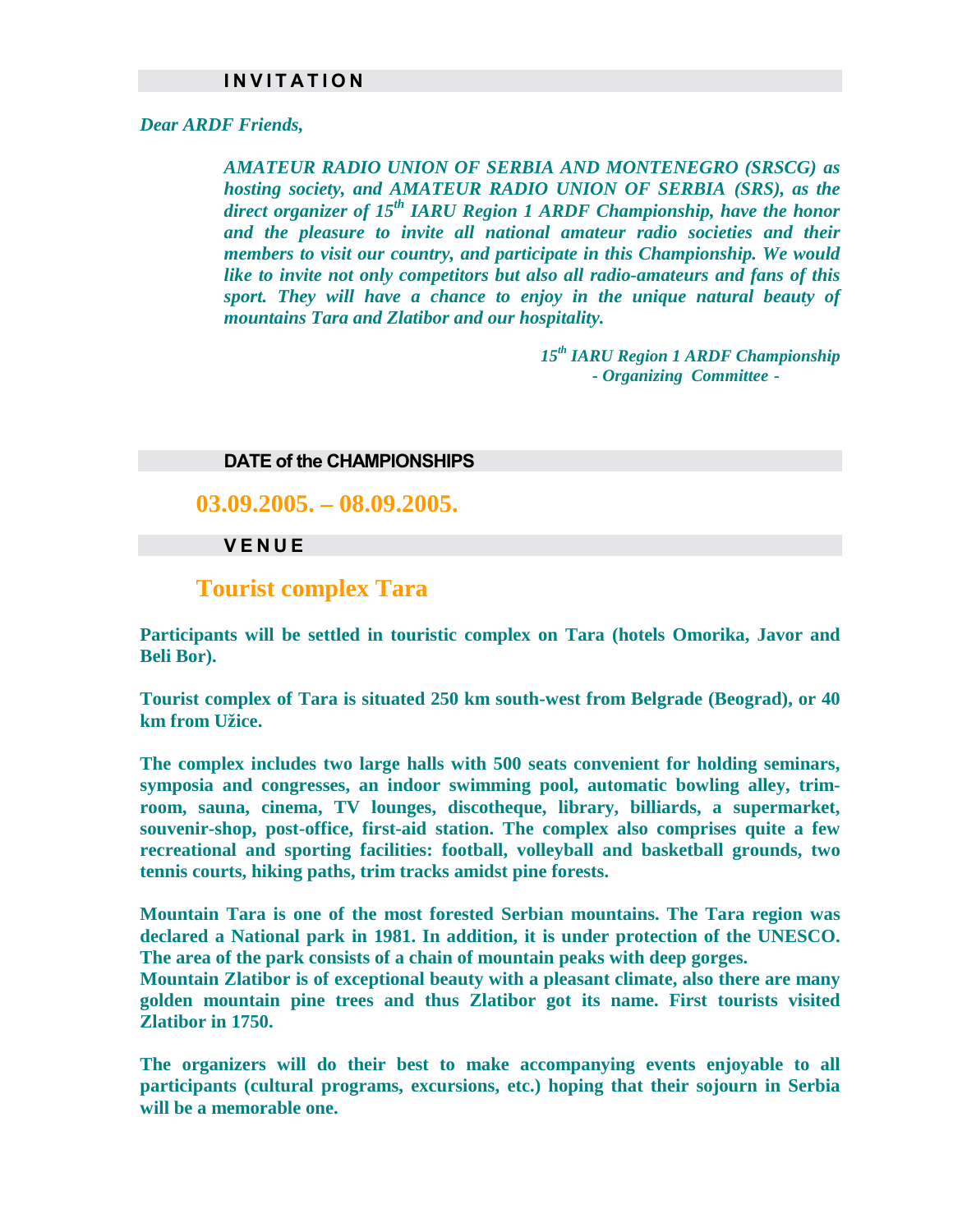## **T E R R A I N S**

**T I M Е S C H E D U L E** 

**Competitions will be held on terrains of Tara and Zlatibor mountains. Terrains have different characteristics - one is within The National park of Tara and is ideal for competitors with technical and orienteering skills. The second terrain is on the northwest part of Zlatibor where greater sports abilities are required besides the abovementioned skills.** 

**Tara is averagely 1000-1200 m above sea level. The average height of Zlatibor is about 1000m.** 

| 3. September (Saturday)         | <b>Arrival of Participants</b><br><b>Registration</b>                                                                                                           |
|---------------------------------|-----------------------------------------------------------------------------------------------------------------------------------------------------------------|
| 4. September (Sunday)           | Training on both bands 3,5 MHz and 144<br><b>MHz</b><br><b>Opening Ceremony</b><br>$\bullet$                                                                    |
| <b>5. September (Monday)</b>    | <b>Competition on 144 MHz band</b><br><b>Awarding ceremony</b>                                                                                                  |
| <b>6. September (Tuesday)</b>   | <b>Free day</b><br><b>Excursions</b>                                                                                                                            |
| <b>7. September (Wednesday)</b> | <b>Competition on 3,5 MHz band</b><br><b>Awarding ceremony</b><br>$\bullet$<br><b>Closing of the Championships</b><br>$\bullet$<br><b>Ham</b> fest<br>$\bullet$ |
| <b>8. September (Thursday)</b>  | <b>Departure of Participants</b>                                                                                                                                |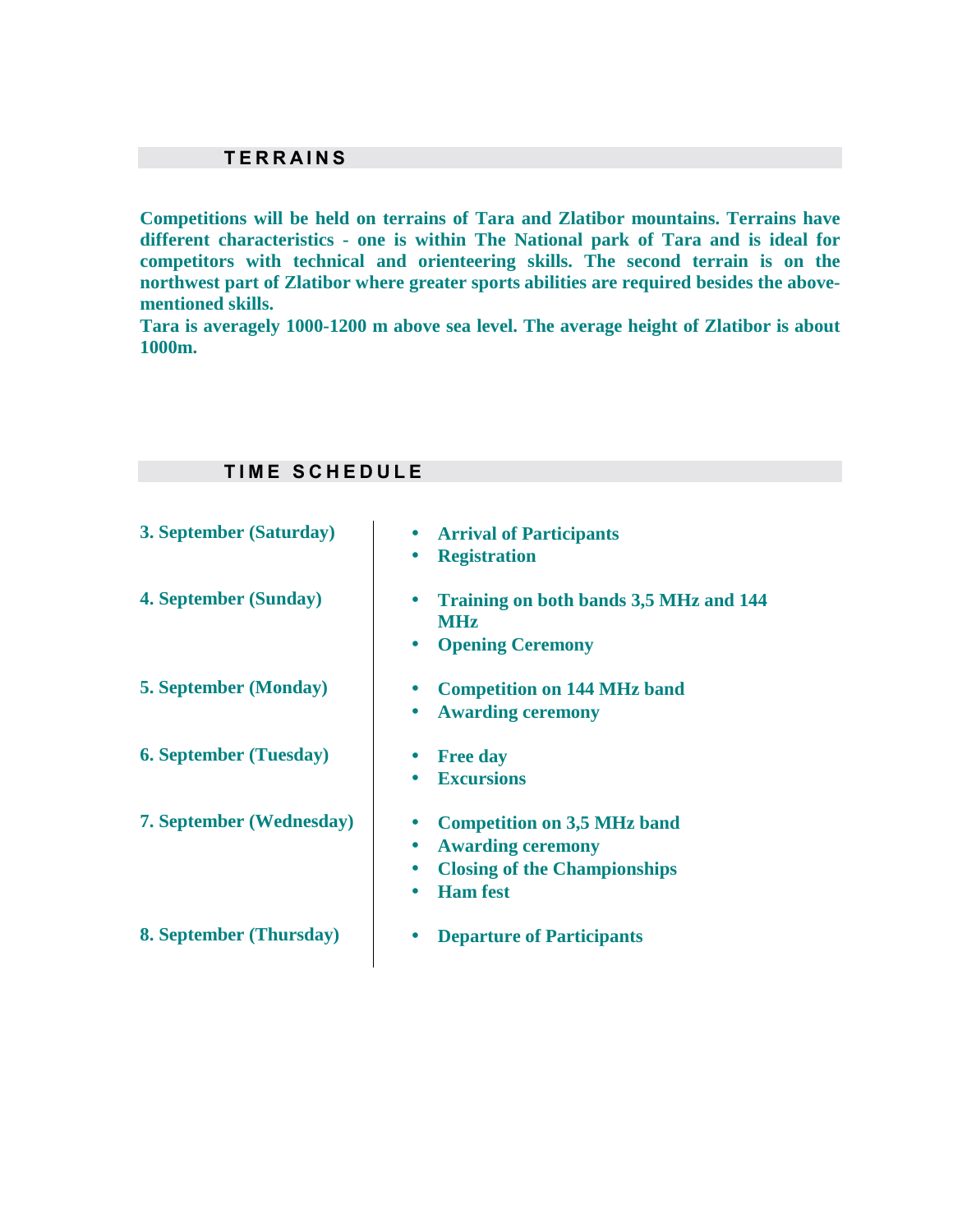## **Participation fee – competitors and officials**

**Price per participant for the whole Championships (5 days) is 270 EUR, if it is payed by July 31. 2005. For those participants who pay their costs and submit their entry form in advance, the organizer will provide transfer from the Airport or Main railway station in Belgrade, and back.** 

**The price is 290 EUR for in-site payment.** 

**The above fee covers:**

- **Starting fee**
- **Accommodation in 2 or 3 bed rooms with shower, WC, TV and telephone**
- **Board 3 meals daily (Breakfast, Lunch, Dinner)**
- **Food packets on departure day**
- **Transfer to the start and from the finish**
- **WC at the start and finish**
- **Free day cultural program and excursions**
- **Transfer from and to Užice city**
- **Ham fest**
- **Maps and souvenirs**
- **Free usage of the sport facilities (swimming pool, sauna, tennis courts, etc)**

## **Participation fee – Visitors**

**Price per participant for the whole Championships (5 days) is 180 EUR, if it is paid by July 31. 2005. For those participants who pay their costs and submit their entry form in advance, the organizer will provide transfer from the airport or Main railway station in Belgrade, and back.** 

**The price is 210 EUR for in-site payment.** 

#### **The above fee covers:**

- **Accommodation in 2 or 3 bed rooms with shower, wc, TV and telephone**
- **Board 3 meals daily (Breakfast, Lunch, Dinner)**
- **Food packets on departure day**
- **Transfer to and from the finish**
- **WC at the finish**
- **Free day cultural program and excursions**
- **Transfer from and to Užice city**
- **Ham fest**
- **Maps and souvenirs**
- **Free usage of the Sport Center facilities (swimming pool, sauna, tennis courts etc)**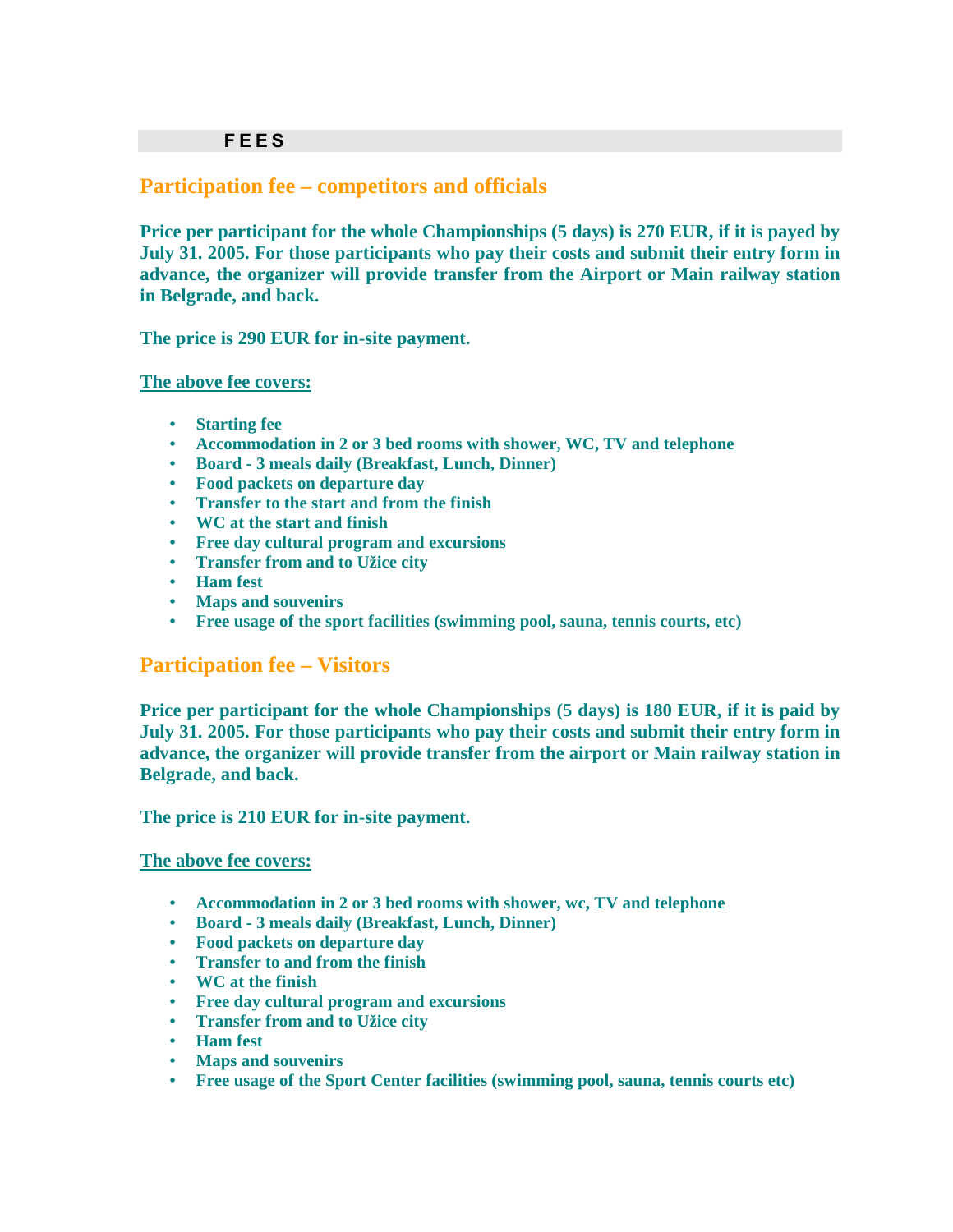## **TECHNICAL INFORMATION**

**Transmitters:** 

**According IARU Region 1 ARDF RULES** 

**Verification equipment:** 

**SportIdent** 

**Maps:** 

**According to the IOF standards, scale 1:15.000** 

## **TRANSPORTATION**

*There will be different transportation options (travel by car, train, bus, plane). The nearest airport is in Belgrade.* 

*Additional and detailed information about transportation to Užice/Tara and train/bus lines from Belgrade will be published in Bulletin No. 2* 

### **CLASSIFICATION AND PRIZES**

**Classification**

- **Individual in each competition and category**
- **Team in each competition and category**

**Prizes**

- **Individual classification, I III places medals, diplomas**
- **Team classification, I III places medals, diplomas**
- **All competitors and officials diplomas of participation**